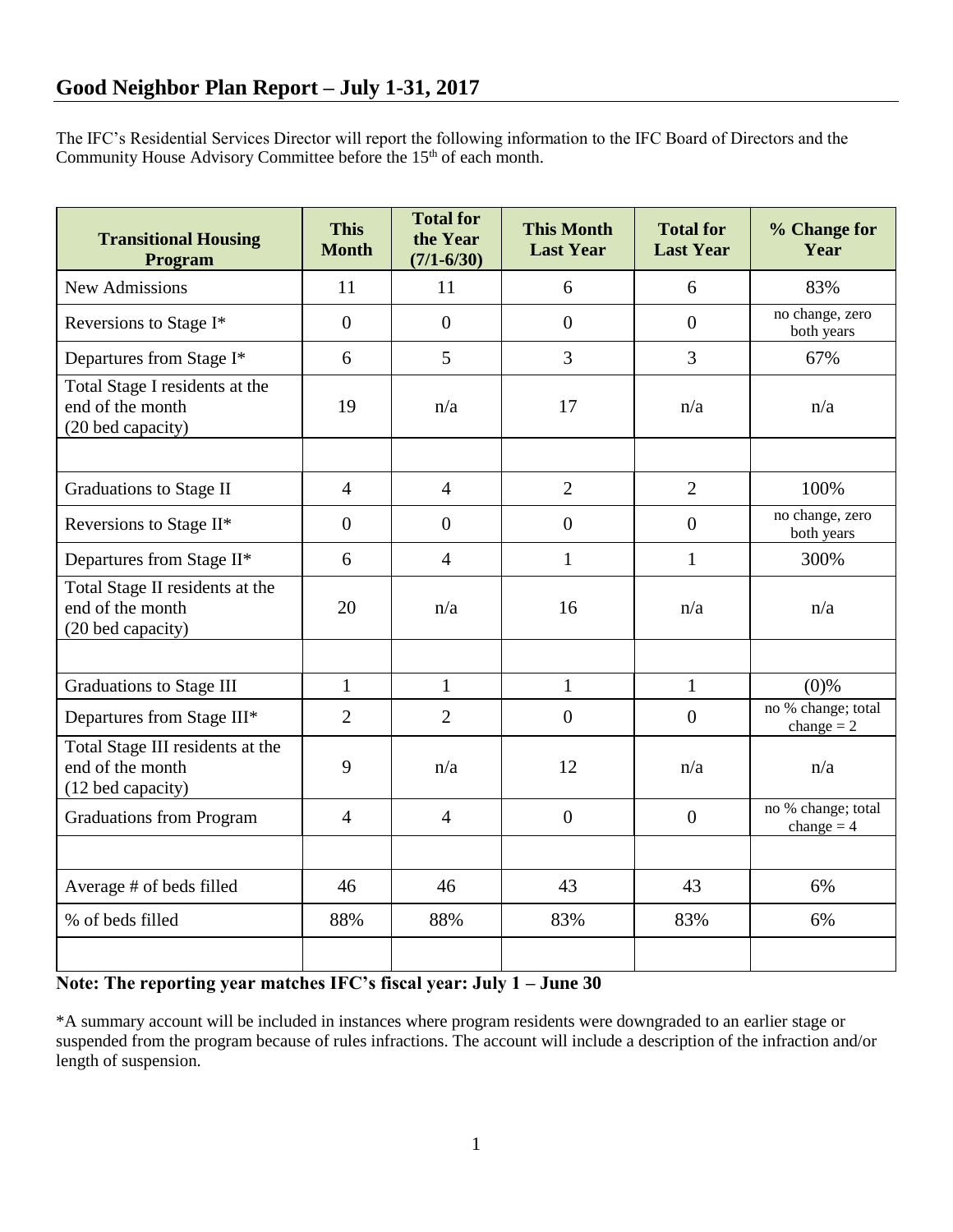# **Good Neighbor Plan Report – July 1-31, 2017**

| <b>Emergency Shelter -</b><br>open due to general conditions                                  | <b>This</b><br><b>Month</b> | <b>Total for</b><br>the Year | <b>This</b><br><b>Month</b><br><b>Last Year</b> | <b>Total for</b><br>Last<br>Year | % Change<br>for Year               |  |  |  |  |
|-----------------------------------------------------------------------------------------------|-----------------------------|------------------------------|-------------------------------------------------|----------------------------------|------------------------------------|--|--|--|--|
| # of nights shelter open                                                                      | $\theta$                    | $\overline{0}$               | $\overline{0}$                                  | $\mathbf{0}$                     | no change, zero<br>both years      |  |  |  |  |
| Average # of overnight guests                                                                 | $\theta$                    | $\theta$                     | $\overline{0}$                                  | $\theta$                         | no change,<br>zero both years      |  |  |  |  |
| total # of guests, duplicated                                                                 | $\overline{0}$              | $\boldsymbol{0}$             | $\overline{0}$                                  | $\overline{0}$                   | no change,<br>zero both years      |  |  |  |  |
| total # of guests, new this fiscal year                                                       | $\boldsymbol{0}$            | $\overline{0}$               | $\overline{0}$                                  | $\theta$                         | no change,<br>zero both years      |  |  |  |  |
| # of nights # of guests > $17*$                                                               | $\boldsymbol{0}$            | $\boldsymbol{0}$             | $\boldsymbol{0}$                                | $\overline{0}$                   | no change, zero<br>both years      |  |  |  |  |
| <b>Emergency Shelter – open due to individual needs</b>                                       |                             |                              |                                                 |                                  |                                    |  |  |  |  |
| # of on-premises admissions<br>resulting from police or emergency<br>services request*        | $\overline{0}$              | $\overline{0}$               | $\theta$                                        | $\theta$                         | no change,<br>zero both years      |  |  |  |  |
| <b>Safety and Security</b>                                                                    |                             |                              |                                                 |                                  |                                    |  |  |  |  |
| # of guests admitted with current,<br>government-issued photo ID                              | $\overline{0}$              | $\overline{0}$               | $\overline{0}$                                  | $\theta$                         | no change, zero<br>both years      |  |  |  |  |
| # of guests admitted with other ID                                                            | $\overline{0}$              | $\mathbf{0}$                 | $\overline{0}$                                  | $\mathbf{0}$                     | no change, zero<br>both years      |  |  |  |  |
| # of guests admitted without ID*                                                              | $\overline{0}$              | $\overline{0}$               | $\overline{0}$                                  | $\mathbf{0}$                     | no change, zero<br>both years      |  |  |  |  |
| # of scheduled visitors<br>(i.e. service providers, meetings)                                 | 7                           | 7                            | 26                                              | 26                               | (73)%                              |  |  |  |  |
| # of walk-up visitors seeking shelter                                                         | 1                           | 1                            | $\overline{0}$                                  | $\overline{0}$                   | no % change;<br>total change $= 1$ |  |  |  |  |
| # of other walk-up visitors<br>(i.e. donations, public tours)                                 | 5                           | 5                            | 9                                               | 9                                | (44)%                              |  |  |  |  |
| # of times a resident or guest left<br>Community House after curfew<br>without authorization* | $\mathbf{1}$                | $\mathbf{1}$                 | $\boldsymbol{0}$                                | $\boldsymbol{0}$                 | no % change;<br>total change $= 1$ |  |  |  |  |
| # of times when staff instructed<br>someone to leave the premises*                            | 10                          | 10                           | $\overline{2}$                                  | $\overline{2}$                   | 400%                               |  |  |  |  |
| # of times when 911 and/or police are<br>called to premises for non-medical<br>reasons*       | $\overline{0}$              | $\mathbf{0}$                 | $\overline{0}$                                  | $\mathbf{0}$                     | no change, zero<br>both years      |  |  |  |  |
| # of times a resident or guest charged<br>with a crime that occurred on<br>premises*          | $\overline{0}$              | $\overline{0}$               | $\overline{0}$                                  | $\overline{0}$                   | no change, zero<br>both years      |  |  |  |  |
| # of guests who were found to be a<br>sex offenders staying on premises*                      | $\overline{0}$              | $\mathbf{0}$                 | $\overline{0}$                                  | $\overline{0}$                   | no change, zero<br>both years      |  |  |  |  |

**\* if this occurs, the monthly report will include an explanation as well as a count**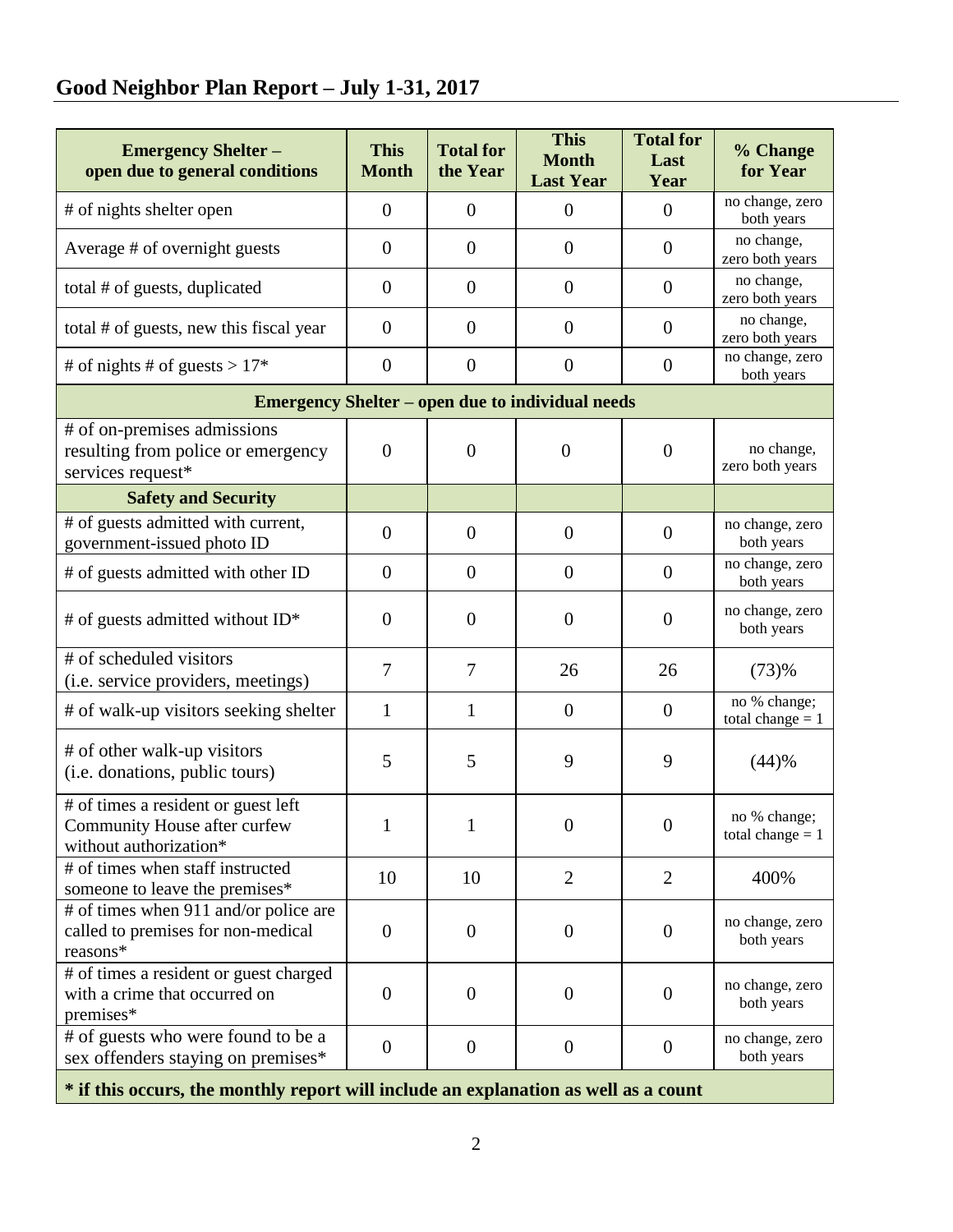$\mathbf X$  By checking this box, the Community House Residential Services Director affirms that a background check was administered to all prospective program residents before their admission into the transitional housing program.

## **DEPARTURES FROM STAGE 1:**

#### Involuntary:

- JS: Discharged for disagreement with rules.
- AP: Discharged for disagreement with rules. Banned 30 days.
- LC: Discharged for disagreement with rules.
- ME: Discharged for disagreement with rules.
- JC: Discharged for disagreement with rules.

# Voluntary:

CB: Moved out to permanent housing.

# **DEPARTURES FROM STAGE 2:**

#### Involuntary:

- ST: Discharged for disagreement with rules.
- AS: Discharged for disagreement with rules.

## Voluntary:

- DM: Moved out to permanent housing with family.
- DB: Moved out to permanent housing with family.
- TT: Moved out to permanent housing.
- CH: Moved out to treatment facility.

# **DEPARTURES FROM STAGE 3:**

## Involuntary:

RC: Discharged for disagreement with rules

Voluntary:

HH: Moved out to stay with family.